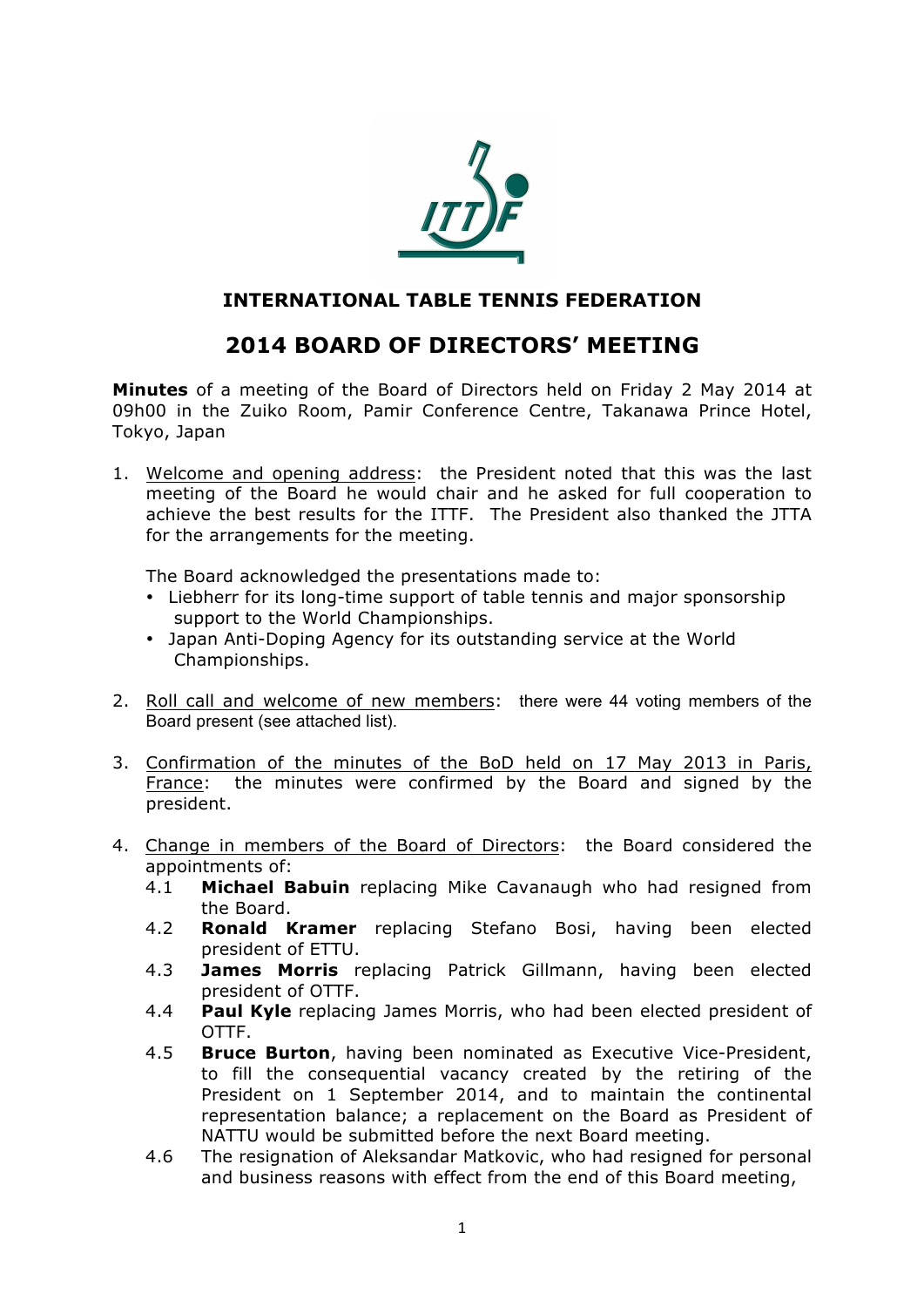# **1-BOD-05-2014**

The Board resolved to appoint the following Directors to the Board:

a) Michael **Babuin** (North America)

b)Ronald **Kramer** (President: Europe)

c) James **Morris** (President: Oceania)

d) Paul **Kyle** (Oceania)

## **2-BOD-05-2014**

The Board voted unanimously to appoint Bruce **Burton** as ITTF Executive Vice-President with effect from 1 September 2014.

- 5. Annual reports from commissions and working groups: the Board approved the following reports:
	- 5.1 Athletes' Commission (document G1) and noted that:
		- 4 manufacturers had approved balls but had also requested some relaxation in the tolerances for weight, bounce and hardness in order to get better and more durable balls.
		- An extension of until 1 Jan 2016 had been agreed with the manufacturers for the modified tolerances after which the current requirements of T3 would be implemented.
		- There would be a report back via the Executive Committee on the suggestions made by the Athletes' Commission.
		- Negotiations were underway for the experiments proposed by the AC to be undertaken at 2 events before the end of the year.
	- 5.2 Junior Commission (document G2)
	- 5.3 Veterans' Committee (document G3) and noted that the World Veterans' Table Tennis Championships would be held later in May 2014.
	- 5.4 Women's in Sport Commissioner (document G4)
- 6. Propositions and resolutions (document H): the Board considered the following propositions, which required a simple majority of votes cast. The President was granted the option of using a secret ballot for propositions 18, 19 and 21:

|    | <b>Proposed by the Equipment Committee</b>                                                                                                                                                                                                                                                                                                                                                                                                                              |                      |
|----|-------------------------------------------------------------------------------------------------------------------------------------------------------------------------------------------------------------------------------------------------------------------------------------------------------------------------------------------------------------------------------------------------------------------------------------------------------------------------|----------------------|
| 14 | To amend 3.2.1.1:<br>3.2.1.1 The approval and authorisation of playing<br>equipment shall be conducted on behalf of the<br>Board of Directors by the Equipment Committee;<br>an approval or authorisation may be suspended<br>withdrawn by the Board of Directors Executive<br>Committee at any time if its continuation is found<br>to be detrimental to the sport and<br>subsequently the approval or authorisation<br>may be withdrawn by the Board of<br>Directors. | Passed as<br>amended |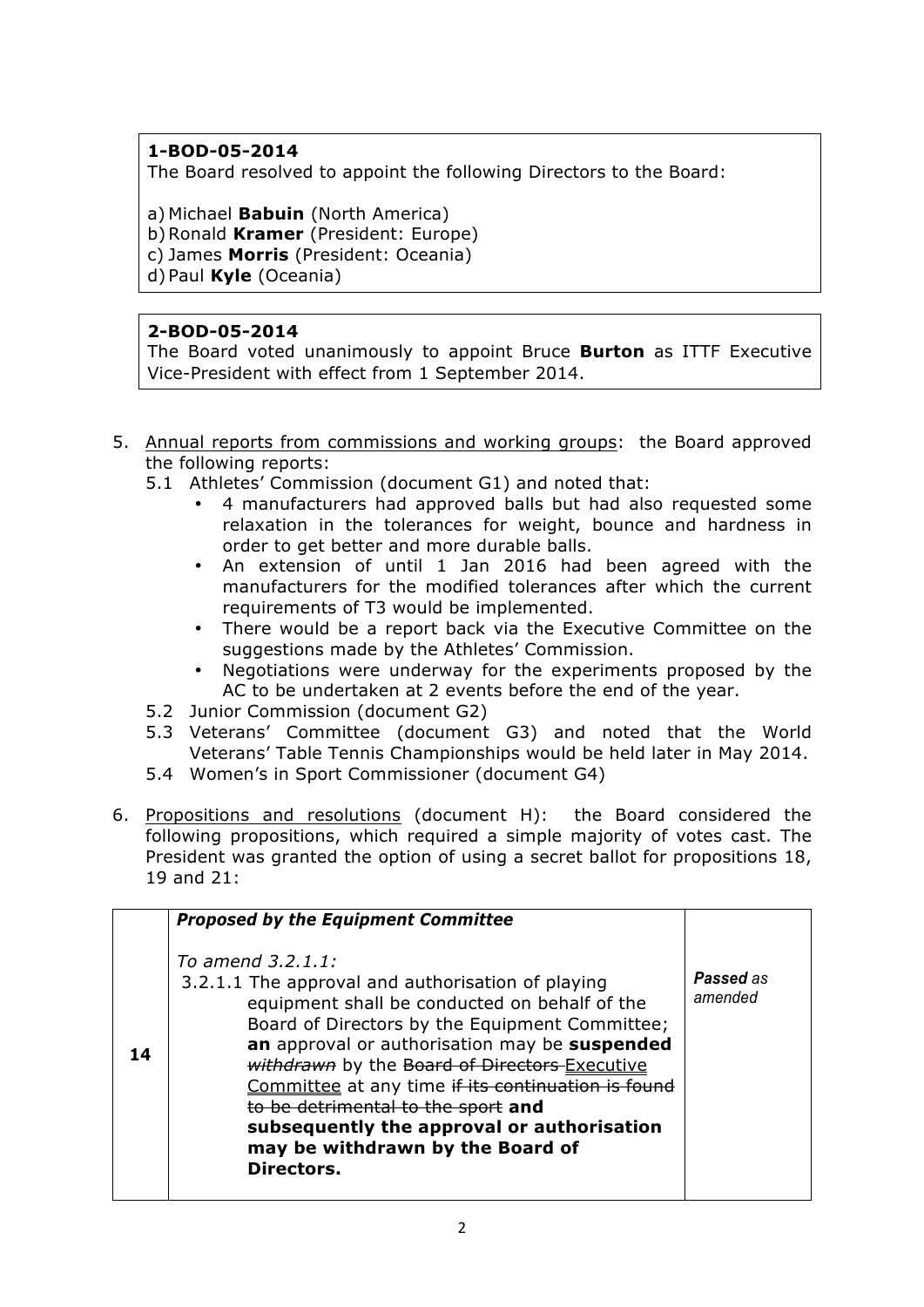|    | <b>Proposed by the Equipment Committee</b>                                                                                                                                                                                                                                                                                                                                                                                                                                                                                                                                                                                           |                                                                      |
|----|--------------------------------------------------------------------------------------------------------------------------------------------------------------------------------------------------------------------------------------------------------------------------------------------------------------------------------------------------------------------------------------------------------------------------------------------------------------------------------------------------------------------------------------------------------------------------------------------------------------------------------------|----------------------------------------------------------------------|
| 15 | To amend 3.2.1.3:<br>3.2.1.3 The covering material on a side of the blade used<br>for striking the ball shall be currently authorised<br>by the ITTF and shall be identified by attached to<br>the blade so that the ITTF logo, the ITTF number<br>(when present), the supplier and brand names<br>and shall be attached to the blade so that this<br>identification is are clearly visible nearest the<br>handle.                                                                                                                                                                                                                   | <b>Passed</b>                                                        |
|    | Proposed by the Luxembourg Table Tennis Federation                                                                                                                                                                                                                                                                                                                                                                                                                                                                                                                                                                                   |                                                                      |
| 16 | To amend 3.4.2.1.1:<br>3.4.2.1.1 Wherever possible players shall be given the<br>opportunity to choose one or more balls before<br>coming to the playing area and the match shall<br>be played with the ball chosen by the players<br>or, in case of no agreement between<br><del>players, one of these balls, taken at</del><br>random by the umpire.<br>3.4.2.1.2 If a ball has not been chosen before players<br>come to the playing area, or the players<br>cannot agree on the ball to be used, the<br>match shall be played with a ball taken at<br>random by the umpire from a box of those<br>specified for the competition. | <b>Passed</b>                                                        |
| 17 | <b>Proposed by the Executive Committee</b><br>To add to 4.1.3.1:<br>4.1.3.1 Only an Association which is not in arrears<br>(1.16.3.3) and has taken part with at least one<br>player or team (an entry) in its preceding<br>Continental Championships including<br>qualification tournaments or Continental<br>Games shall be eligible to enter teams or<br>individual players in the Championships.<br>Effective date: to be applied from the 2014 continental<br>championships and continental games                                                                                                                               | <b>Passed</b> as<br>amended                                          |
| 18 | Proposed by the Chinese Table Tennis Association and<br><b>Athletes' Commission</b><br>To delete to 4.1.9.2 (World Championships):<br>4.1.9.2 In doubles events, both players shall be from the<br>same Association.<br>4.1.9.2 In doubles events both players may be from<br>different Associations.                                                                                                                                                                                                                                                                                                                                | <b>Passed</b><br>(by secret<br>ballot)<br>24 In favour<br>20 Against |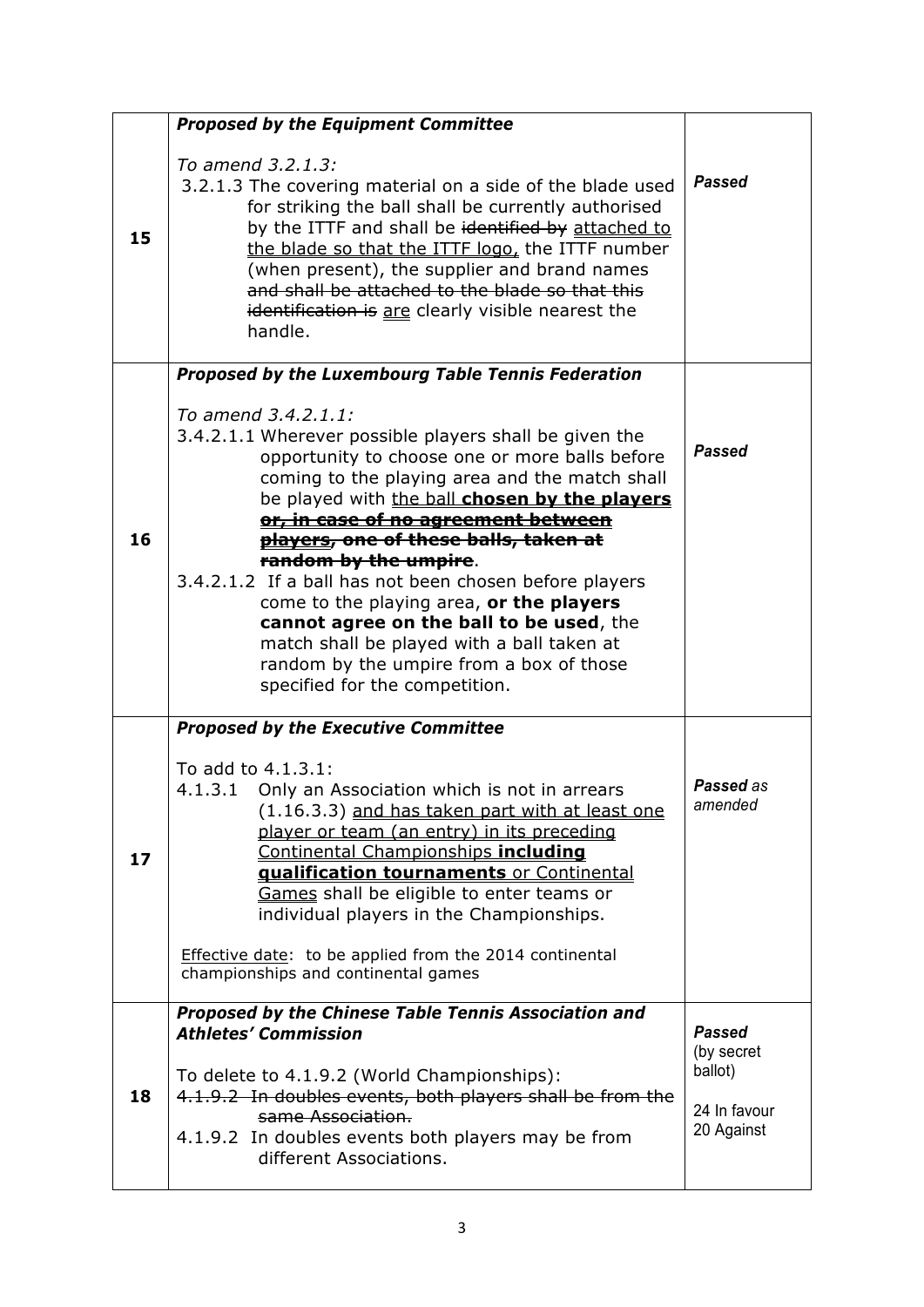|    | <b>Proposed by the Executive Committee</b>                                                                                                                                                                                                                                                                                                                                                                                                                                                                                                                                                                                                                                                                                                                                                                    |                                                                          |
|----|---------------------------------------------------------------------------------------------------------------------------------------------------------------------------------------------------------------------------------------------------------------------------------------------------------------------------------------------------------------------------------------------------------------------------------------------------------------------------------------------------------------------------------------------------------------------------------------------------------------------------------------------------------------------------------------------------------------------------------------------------------------------------------------------------------------|--------------------------------------------------------------------------|
|    | At the World Championships (Individual events), an<br>association may enter 3 men and 3 women as a basic<br>entry. Any association with at least one player ranked in<br>the top-100 in the ITTF January Ranking list may enter<br>an additional player, in addition any association with at<br>least one other player ranked in the top-20 (January<br>Ranking) may enter an additional player, for a maximum<br>of 5 men, 5 women, 2 men doubles, 2 women doubles<br>and 2 mixed doubles. The host association has the right<br>to enter the maximum allowable entries plus an<br>additional entry to each event (for a total of 6 M, 6<br>W, 3 MD, 3 WD and 3 XD) regardless of ranking.<br>Hospitality will be provided to a maximum of 3 men, 3<br>women and one delegate from each entered association. | Passed as<br>amended (by<br>secret ballot)<br>31 In favour<br>13 Against |
| 19 | Effective date: to be applied at the 2015 WTTC                                                                                                                                                                                                                                                                                                                                                                                                                                                                                                                                                                                                                                                                                                                                                                |                                                                          |
|    | 4.1.9.6 Each Association shall be entitled to enter 3<br>entries in each singles event with one additional<br>player ranked in the top 100 and one other<br>additional player ranked in the top 20 of the<br>ranking list issued in January of the year of the<br>Championships to a maximum of 5 men and 5<br>women in singles. The maximum entry for<br>each association is 2 men's doubles, 2 women's<br>doubles and 2 mixed doubles. All players may be<br>different.<br>4.1.9.6.1 The host Association may enter up to 6 men<br>and 6 women in each singles event, 3 men's<br>doubles, 3 women's doubles and 3 mixed<br>doubles regardless of ranking.                                                                                                                                                   |                                                                          |
|    | Proposed by the Chinese Table Tennis Association and                                                                                                                                                                                                                                                                                                                                                                                                                                                                                                                                                                                                                                                                                                                                                          |                                                                          |
| 20 | <b>Athletes' Commission</b><br>To amend 4.1.9.6:<br>4.1.9.6 Each Association shall be entitled to 5 entries in<br>each singles event, with one additional player in<br>the appropriate event for each player in the first<br>20 places of the first issue of the ITTF world<br>ranking list in the year of the Championships up to<br>a limit 2 men and 2 women in singles with $6\overline{3}$<br>men and $6/3$ women players $pairs$ in the doubles<br>and 3 pairs in the mixed doubles; all players may<br>be different and each pair can come from a<br>different association.                                                                                                                                                                                                                            | Withdrawn as<br>19 passed                                                |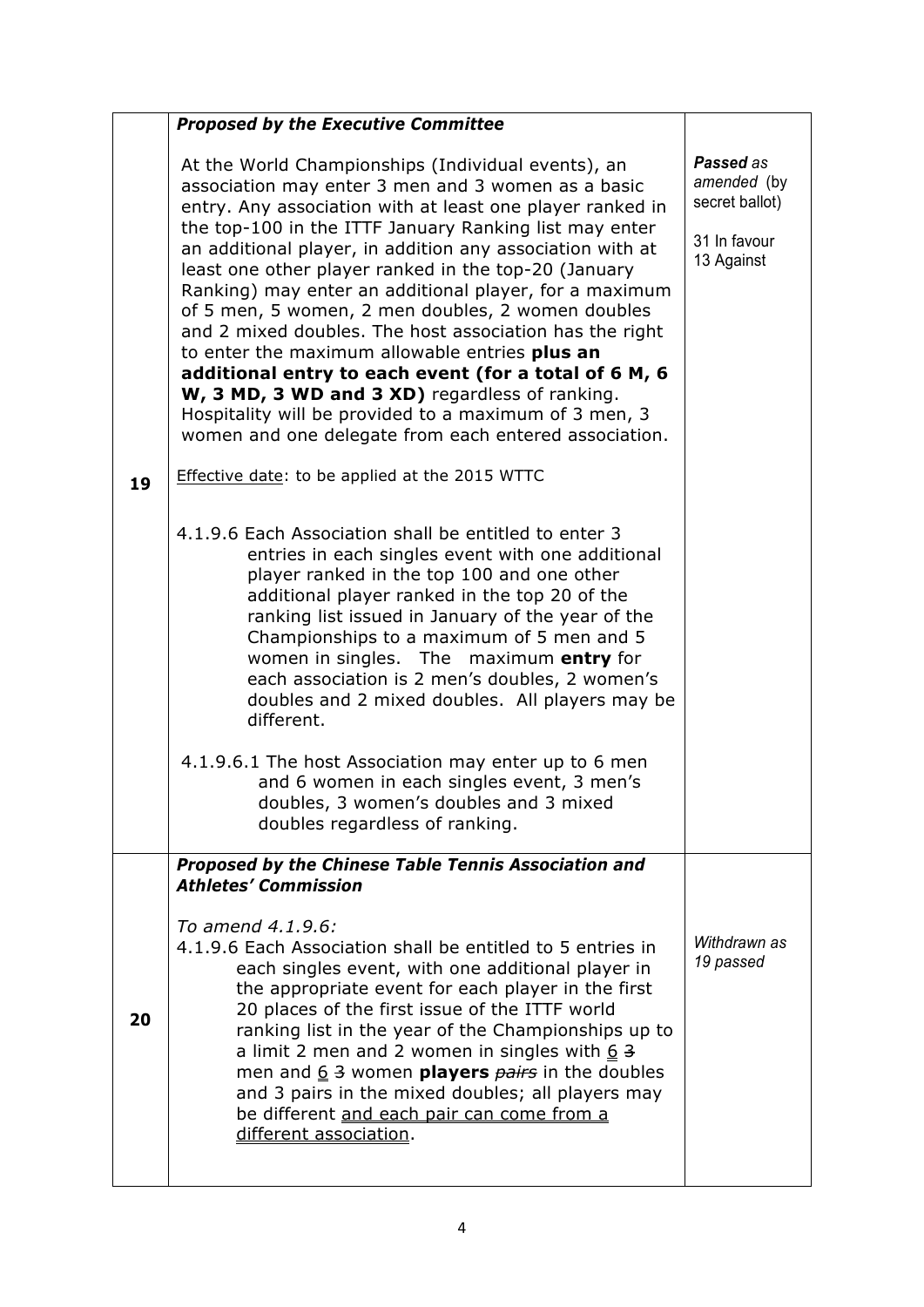|    | <b>Proposed by the Executive Committee</b>                                                                                                                                                                                                                                                                                                                                                                                                                                                                                                            |                                                                       |
|----|-------------------------------------------------------------------------------------------------------------------------------------------------------------------------------------------------------------------------------------------------------------------------------------------------------------------------------------------------------------------------------------------------------------------------------------------------------------------------------------------------------------------------------------------------------|-----------------------------------------------------------------------|
|    | To amend 4.1.9.3:<br>4.1.9.3 The system of play in team and individual<br>events, the system of qualification in the team<br>event and its implementation date, shall be<br>decided by the Board of Directors, on the<br>recommendation of the Technical Commissioner<br>and the Competition Program.                                                                                                                                                                                                                                                 | <b>Passed</b><br>(by secret<br>ballot)<br>34 In favour<br>9 Against 9 |
| 21 | At the 2016 World Team Championships 96 men's teams and<br>96 women's teams will take part and will qualify as follows:<br>48 through previous World Team Championships results<br>(top 44 teams plus top 2 of $3^{rd}$ and $4^{th}$ Divisions);<br>42 through Continental Championships results (7 Africa, 12<br>٠<br>Asia, 12 Europe, 7 Latin America, 1 North America and 3<br>Oceania); and<br>1 Host nation, if not already qualified; and<br>$\bullet$<br>5 or more through the ITTF Team Ranking to fill all<br>$\bullet$<br>remaining places. |                                                                       |
|    | Continental qualification quota is fixed and in addition to<br>$\bullet$<br>previous WTTC quota<br>Any unused qualification quotas by deadline would revert to<br>$\bullet$<br><b>ITTF Team Ranking</b><br>Free hospitality will be provided to maximum 2 men, 2<br>$\bullet$<br>women and 1 delegate from each entered association.<br>Hospitality for 2016 and 2017 World Championships will be<br>$\bullet$<br>the same                                                                                                                            |                                                                       |
|    | Effective date: to be applied at the 2016 WTTC                                                                                                                                                                                                                                                                                                                                                                                                                                                                                                        |                                                                       |
| 22 | <b>Proposed by the Sports Science and Medical Committee</b><br>To adopt the changes to Chapter 5 (ITTF Anti-Doping<br>Rules) necessitated the adoption of the 2015 World Anti-<br>Doping Code (separate document) with the additional<br>changes:<br>required by WADA<br>• with fines up to US\$500 instituted in terms of articles<br>5.10.10, 5.12.3.1 and 5.12.3.2<br>to come into effect on 1 January 2015.<br>$\bullet$                                                                                                                          | Passed as<br>amended                                                  |
|    | <b>Proposed by the Equipment Committee</b>                                                                                                                                                                                                                                                                                                                                                                                                                                                                                                            |                                                                       |
| 23 | To modify Technical Leaflets:                                                                                                                                                                                                                                                                                                                                                                                                                                                                                                                         | Passed as<br>amended                                                  |
|    | 22.1 T3 Ball (update)<br>22.2 T4 Racket Coverings (update)                                                                                                                                                                                                                                                                                                                                                                                                                                                                                            |                                                                       |
|    | <b>Proposed by the Equipment Committee</b>                                                                                                                                                                                                                                                                                                                                                                                                                                                                                                            |                                                                       |
| 24 | To adopt a new Technical Leaflet: T5 Net Gauge                                                                                                                                                                                                                                                                                                                                                                                                                                                                                                        | <b>Passed</b>                                                         |
|    |                                                                                                                                                                                                                                                                                                                                                                                                                                                                                                                                                       |                                                                       |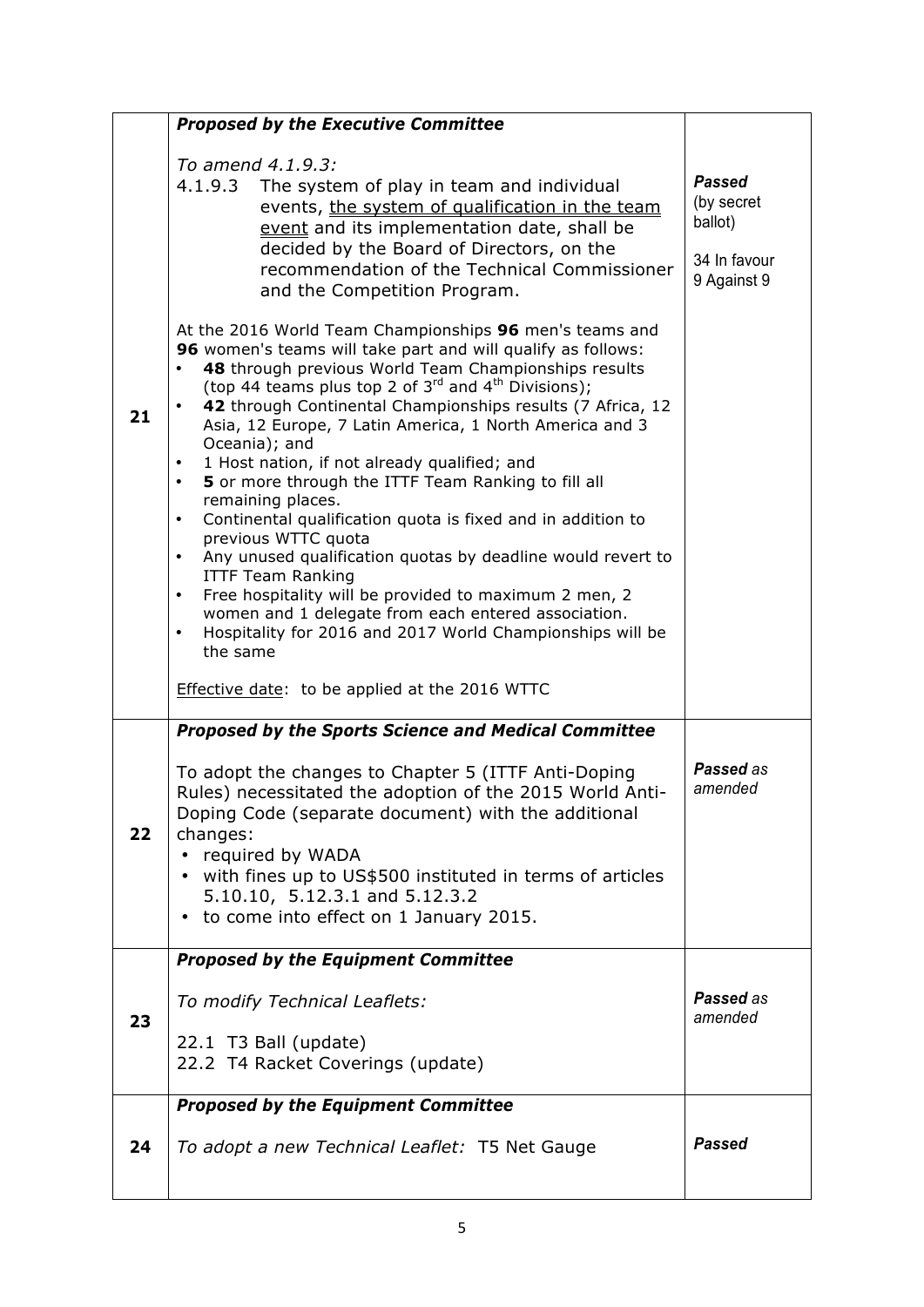|    | <b>Proposed by the Executive Committee</b>                                                                                                                                                                                                                                                                                                                                                                                                                                                                                                                                                                |        |
|----|-----------------------------------------------------------------------------------------------------------------------------------------------------------------------------------------------------------------------------------------------------------------------------------------------------------------------------------------------------------------------------------------------------------------------------------------------------------------------------------------------------------------------------------------------------------------------------------------------------------|--------|
| 25 | To amend the terms of reference for all committees as<br>follows:<br>1.1 a chairperson appointed by the Board of Directors<br>(BoD) from nominations received from national<br>associations in odd numbered years;<br>X members and Y corresponding members<br>appointed by the Annual General Meeting (AGM) or<br>the Board of Directors from nominations received<br>from national associations on the recommendation<br>of the Nominations Committee in odd numbered<br>years, one of whom shall be appointed chairperson<br>by the Board of Directors.<br>Effective date: to be implemented from 2015 | Passed |

In relation to proposition 21 above, the Board noted that:

• This proposal would apply for 2016 WTTC only as Sweden would, in due course, confirm the number of teams it could accommodate with different hospitality options for 2018 within a time period defined by the Executive Committee.

The Board considered the following resolution, which required a simple majority of votes cast:

|   | <b>Proposed by the Luxembourg Table Tennis Federation</b>                                                                                                                                                                                                          |                 |
|---|--------------------------------------------------------------------------------------------------------------------------------------------------------------------------------------------------------------------------------------------------------------------|-----------------|
|   | To evaluate pros and cons of the following approach and<br>report to AGM in 2015:                                                                                                                                                                                  | <b>Defeated</b> |
| B | Entitle the umpire to accept a service as correct if he/she<br>judges that the non-observance of a single requirement<br>of the service law by the server is not significant or<br>important enough for affecting in an adverse way the<br>return of the receiver. |                 |

- 7. World Junior Championships: the Board noted the presentations made in relation to:
	- 7.1 World Junior Championships 2014 (Mingha District, Shanghai, China).
	- 7.2 World Junior Championships 2015 (Vendée, France).
	- 7.3 World Junior Championships 2016 (bid submitted by South Africa with city of Cape Town).

## **3-BOD-05-2014**

The Board resolved to allocate the 2016 World Junior Championships to the South African Table Tennis Board to be held in Cape Town.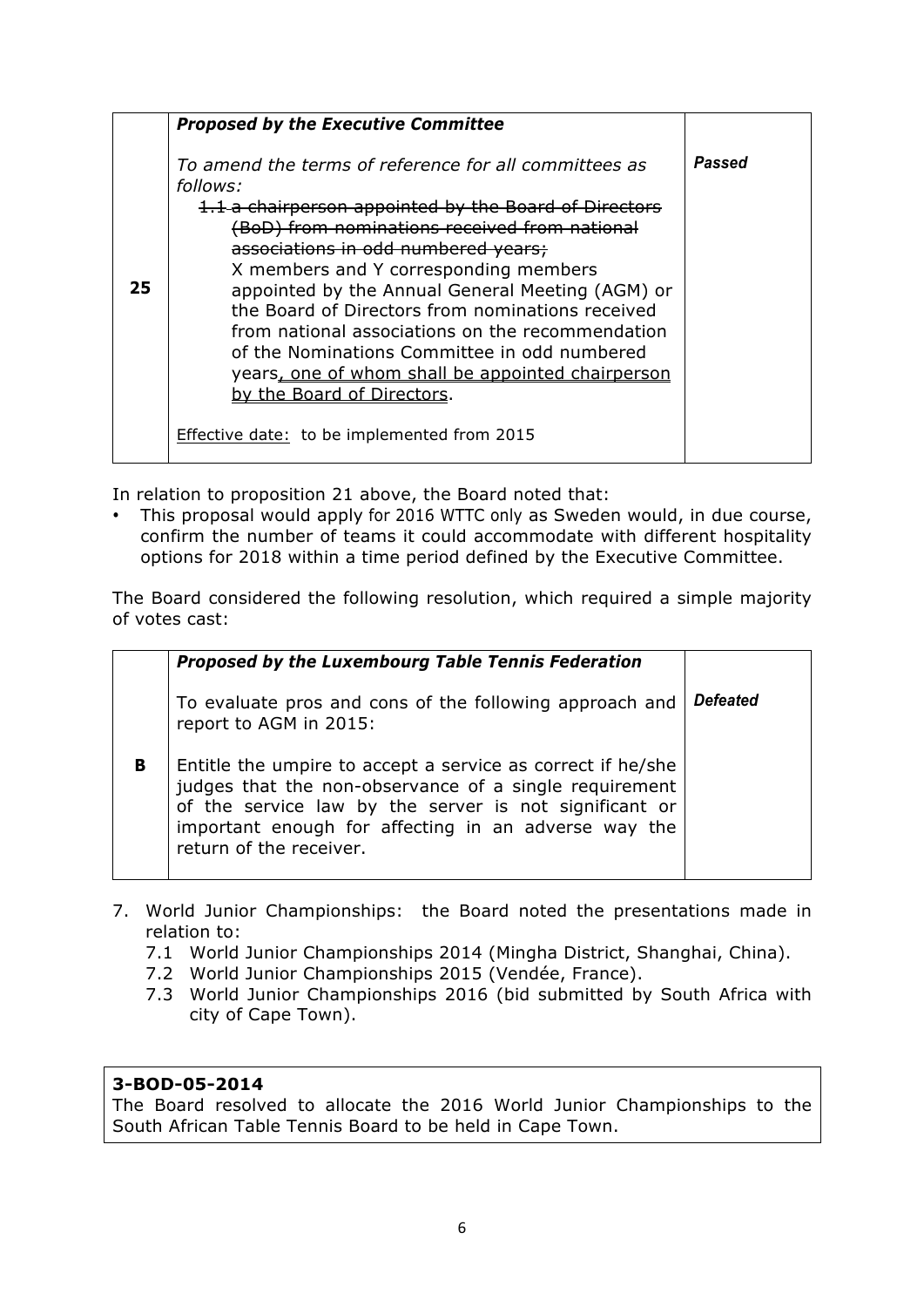- 8. Global Junior Programme: the Board noted the presentations on:
	- 8.1 2014 World Cadet Challenge presentation from the Barbados Table Tennis Association and the Barbados Olympic Association.
	- 8.2 Update on Global Junior Circuit and Finals:
		- 31 events were organised in 6 continents in 2013 and the same number would be organised in 2014.
		- 105 associations had participated in the Circuit.
		- As a result of the "Road to Nanjing Series", there had been an increase in participation in events in 2013.
		- The World Cadet Challenge had been held successfully and at short notice in Slovenia.
		- There had been full participation (96 boys and 96 girls) at the 2013 World Junior Championships.
		- The 2013 Global Junior Circuit Finals had been successfully combined with the YOG qualification event in Portugal.
		- The Circuit had been re-named "World" instead of "Global".
	- 8.3 Youth Olympic Games:
		- The last qualifier would be held soon in Cook Islands.
		- All players who had qualified to date had been confirmed by their NOC.
		- The individual events in the Youth Olympic Games would be held from 17 to 20 August 2014 and the team event from 21 to 23 August 2014.
- 9. World Title Events and World Tour update: the Board noted that:
	- The Liebherr Men's World Cup would be held from 24 to 26 October 2014 in Dusseldorf, Germany, and the Women's World Cup would be allocated later this month.
	- The World Junior Championships would be held from 30 November to 7 December 2014 in Shanghai, China.
	- The World Team Cup would be held from 8 to 11 January 2015 in Dubai.
	- There were 21 events in the World Tour in 2014 in addition to the World Tour Grand Finals (6 super, 4 major and 11 challenge series events) and there were 4 new organisers.
	- With GAC sponsoring the World Tour, there was now US\$2.8m available for prize money.
- 10. Updates of technical leaflets: the Board noted this had been approved in point 6 above.
- 11. Special appointment: the Board approved Dr Sbutega as a special advisor to the Sports Science and Medical Committee.
- 12. Ratification of the work done by the committees, commissions and working groups

#### **4-BOD-05-2014**

The Board resolved to ratify the work done by the committees, commissions and working groups.

13. Next meeting: the Board noted that its next meeting would be held in Suzhou on 30 April 2015.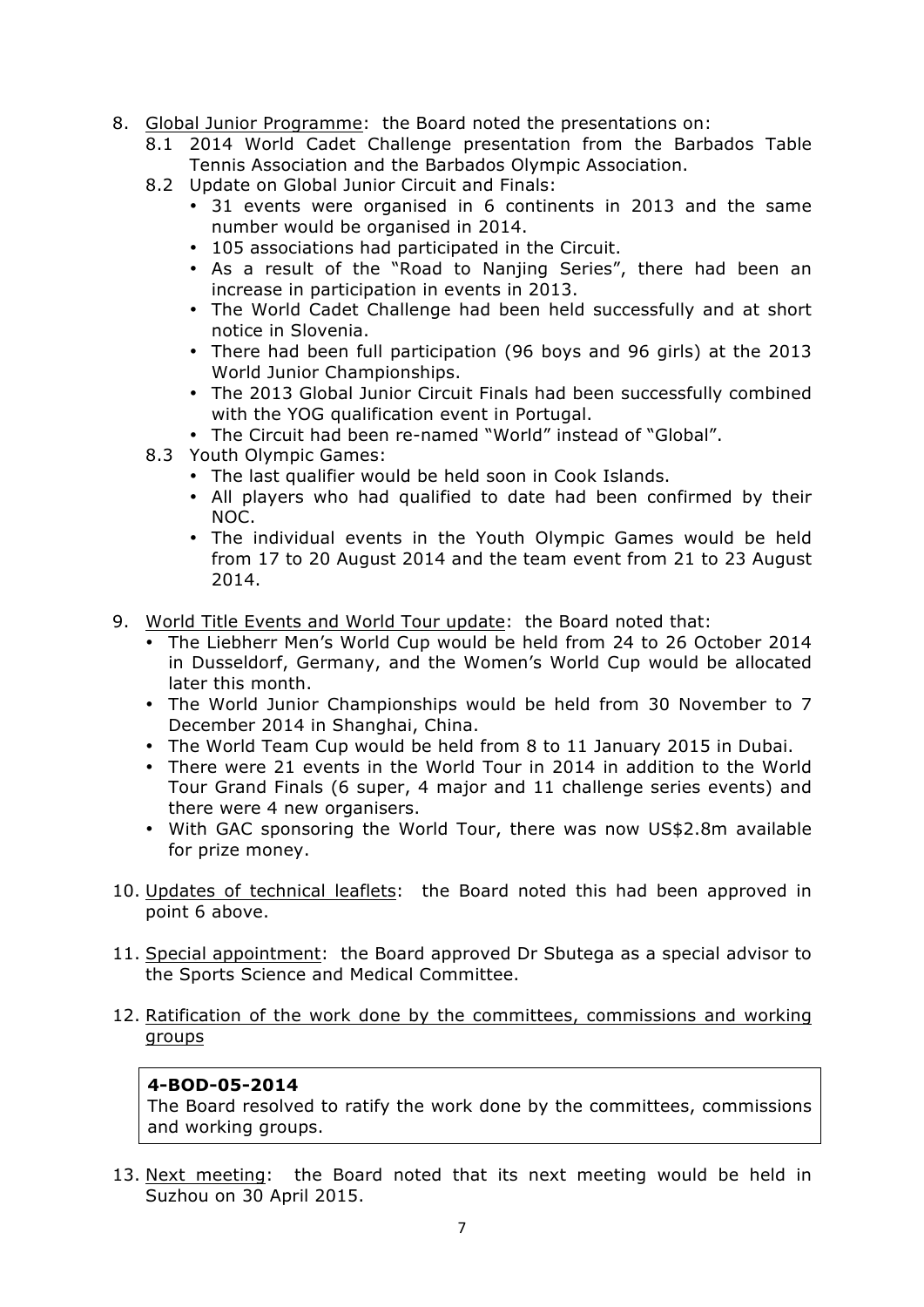- 14. Any other business: the Board noted:
	- 14.1 the resignation of Mr Matkovic as a Board member
	- 14.2 according to the ETTU's own constitution, its Deputy president is nominated to the ITTF's Board of Director. Therefore, the ITTF received only one nomination for the vacated position from Croatia. The Board considered the nomination of Mr Ivo-Goran Munivrana as the new Board member from Europe.
	- 14.3 Brazil had received from a supplier an unapproved floor, which had been replaced subsequently. It is important that the ITTF control the floors provided for the sponsored continental events.

#### **5-BOD-05-2014**

The Board resolved to approve the appointment of Mr Ivo-Goran Munivrana as a new member of the Board.

15. Adjournment: in closing, the President thanked the Board members for their continued cooperation and all those who had served over the past 15 years. The president wished his successor a lot of success and promised to be available for any task assigned to him in his new function of Chair.

 $\_$  , and the set of the set of the set of the set of the set of the set of the set of the set of the set of the set of the set of the set of the set of the set of the set of the set of the set of the set of the set of th

There being no further business, the meeting adjourned at 14h17.

Adham Sharara **Date** Date **Date** Meeting Chair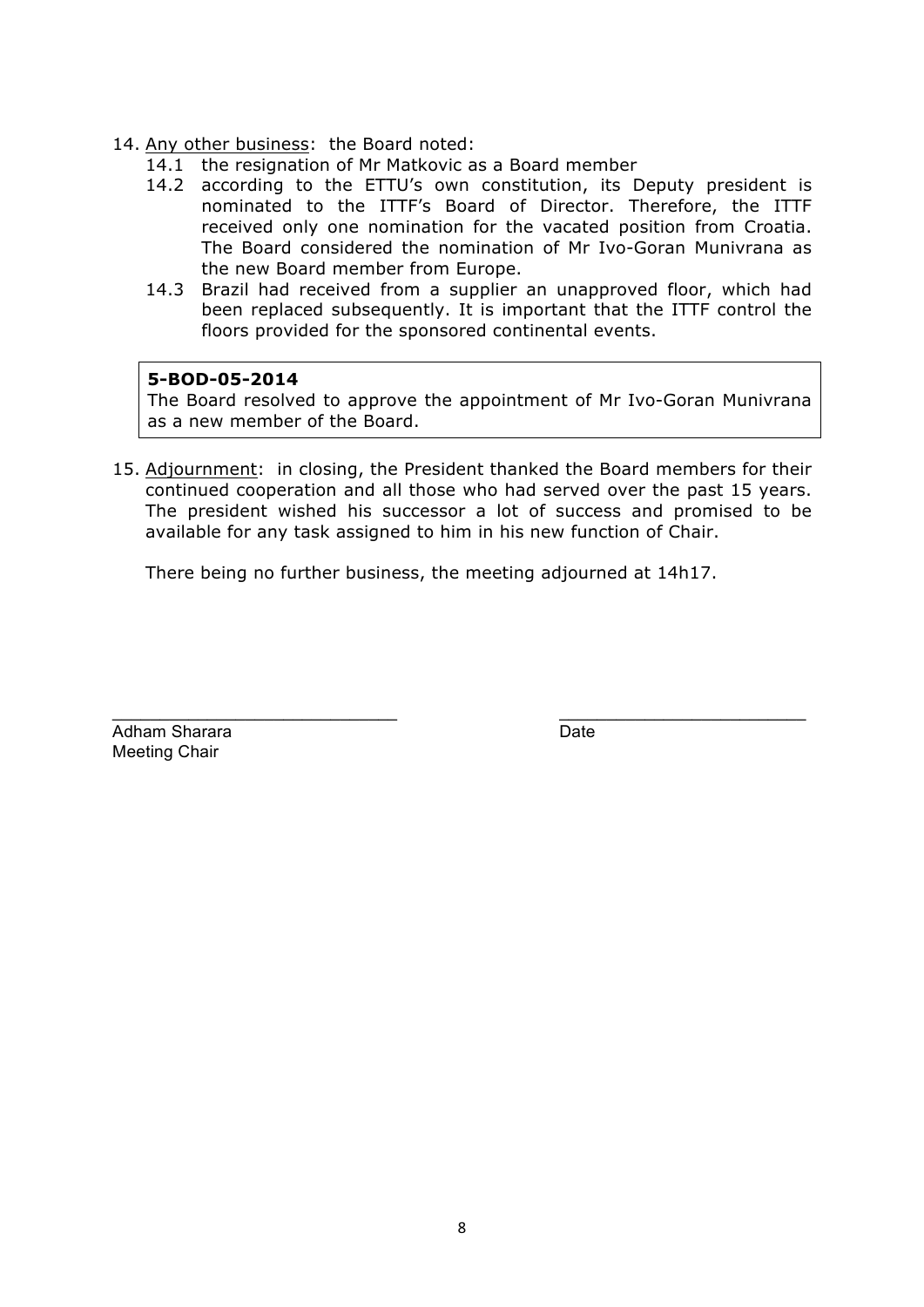# **ATTENDANCE REGISTER**

| <b>Function</b>                 | <b>Name</b>         | <b>Present with</b><br>vote |
|---------------------------------|---------------------|-----------------------------|
| President                       | Adham Sharara       |                             |
| Deputy President                | Thomas Weikert      |                             |
| Senior Executive Vice-President | Khalil Al-Mohannadi |                             |
|                                 | Patrick Gillmann    |                             |
| Executive Vice-Presidents       | Chérif Hajem        |                             |
|                                 | Masahiro Maehara    |                             |
|                                 | Melecio Rivera      |                             |
|                                 | Shi Zhihao          |                             |
|                                 | Petra Sörling       |                             |

|               | <b>Continental Presidents</b> | <b>Present with</b><br>vote |
|---------------|-------------------------------|-----------------------------|
| Latin America | Oswaldo Borges                |                             |
| Africa        | Khaled El-Salhy               |                             |
| North America | <b>Bruce Burton</b>           |                             |
| Asia          | Cai Zhenhua                   |                             |
| Europe        | Ronald Kramer                 |                             |
| Oceania       | James Morris                  |                             |

|        | <b>Board of Directors</b>  | <b>Present with</b><br>vote |
|--------|----------------------------|-----------------------------|
| Africa | Berthe Bakhary             |                             |
|        | Fortuné Luc Olivier Guezo  |                             |
|        | Monqid El Hajji            |                             |
|        | Hao Thyn Voon              | Apologies                   |
|        | Henry Djombo               | Apologies                   |
|        | Olabanji Oladapo           | Apologies                   |
|        | Thomas Kiggundu            |                             |
| Asia   | Afshin Badiee              |                             |
|        | Ali Sultan Al-Muftah       |                             |
|        | Mohammad Sibtain           |                             |
|        | Park Do Cheon              |                             |
|        | Dhanraj Choudhary          |                             |
|        | Thana Chaiprasit           |                             |
|        | <b>Tony Yue</b>            |                             |
| Europe | Alexander Murdoch          |                             |
|        | <b>Cristinel Romanescu</b> |                             |
|        | Dorte Darfelt              |                             |
|        | Aleksandar Matkovic        |                             |
|        | Christian Palierne         |                             |
|        | Francesco Sciannimanico    |                             |
|        | Walter Rönmark             |                             |
|        | Zdenko Kriz                |                             |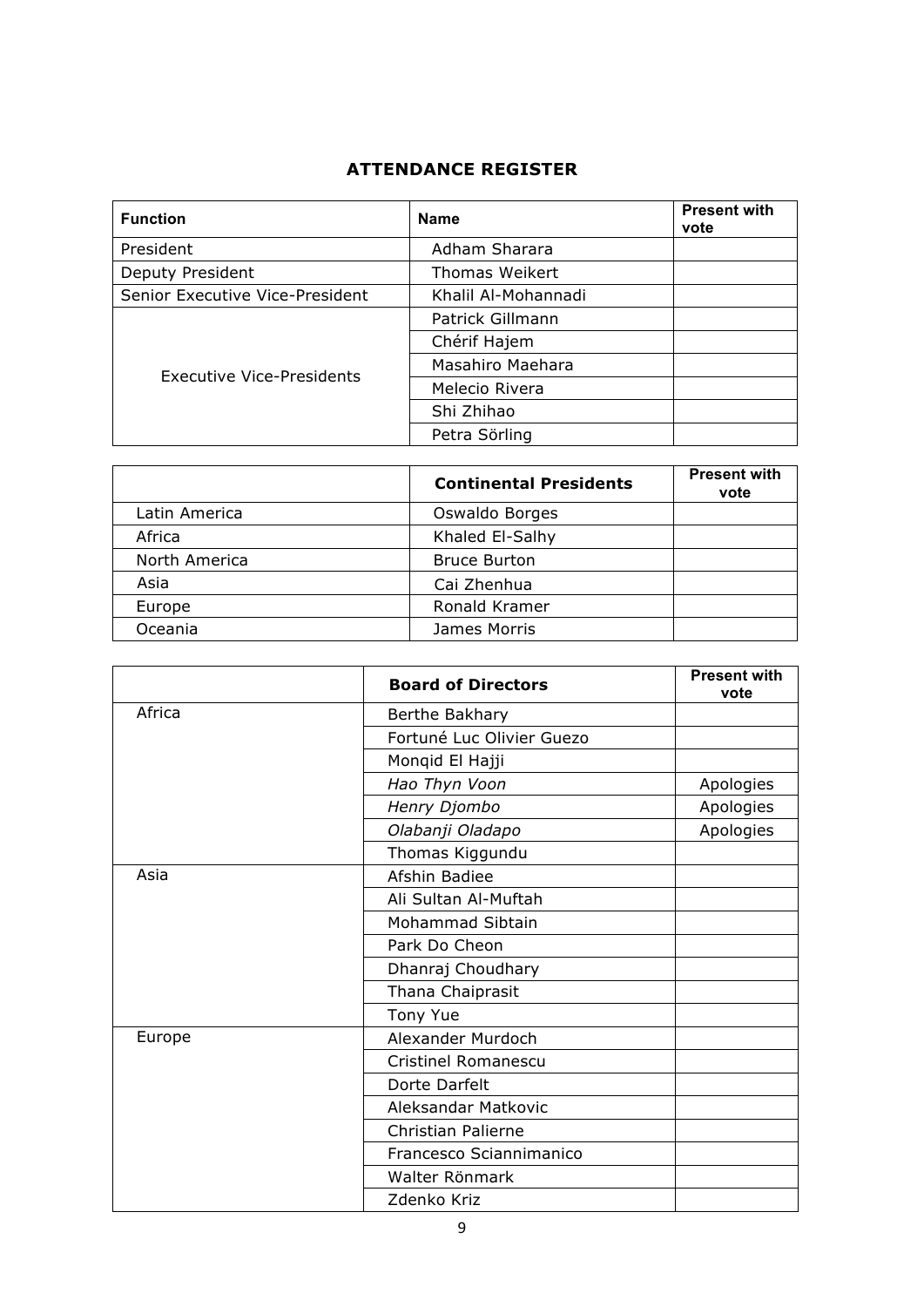| Latin America | Alaor G. P. Azevedo  |           |
|---------------|----------------------|-----------|
|               | Nestor Tenca         |           |
|               | Leonel Aguilar       |           |
|               | <b>Ivan Santos</b>   |           |
|               | Juan Vila            |           |
|               | Sergio Arturo Blanco |           |
| North America | Mike Babuin          |           |
| Oceania       | Anthony Ho           | Apologies |
|               | Graeme Ireland       |           |
|               | Paul Kyle            |           |

| <b>Committee Chairpersons</b> |                         | Present no vote |
|-------------------------------|-------------------------|-----------------|
| Athletes'                     | Vladimir Samsonov       | With a vote     |
| Equipment                     | <b>Federico Lineros</b> |                 |
| Media                         | Arne Madsen             |                 |
| Nominations                   | Chan Foong Keong        |                 |
| Para TT                       | Dorte Darfelt           | BoD member      |
| Rules                         | <b>Rudolf Sporrer</b>   |                 |
| Sport Science and Medical     | Miran Kondric           |                 |
| <b>Technical Commissioner</b> | Graeme Ireland          | BoD member      |
| <b>URC</b>                    | Ronald Wee              |                 |
| Veterans                      | Reto Bazzi              |                 |
| Women in Sport Commissioner   | Hajera Kajee            |                 |

| <b>PAC</b>              | No vote   |
|-------------------------|-----------|
| George Segun            |           |
| Colin Clemett           |           |
| André Damman            |           |
| <b>Rufford Harrison</b> | Apologies |
| Neil Harwood            |           |
| Han Sang Kook           |           |
| Radivoj Hudetz          |           |
| Koji Kimura             |           |
| Igor Levitin            | Apologies |
| Jane Pinto              |           |
| Eberhard Schöler        |           |
| Shahrokh Shahnazi       |           |
| Henry Yue               | Apologies |

| <b>Staff</b>         | No vote |
|----------------------|---------|
| Judit Farago         |         |
| Glenn Tepper         |         |
| Raúl Calín           |         |
| Etsuko Enami         |         |
| Vicky Eleftheriade   |         |
| Darren Leong         |         |
| Polona Cehovin Susin |         |